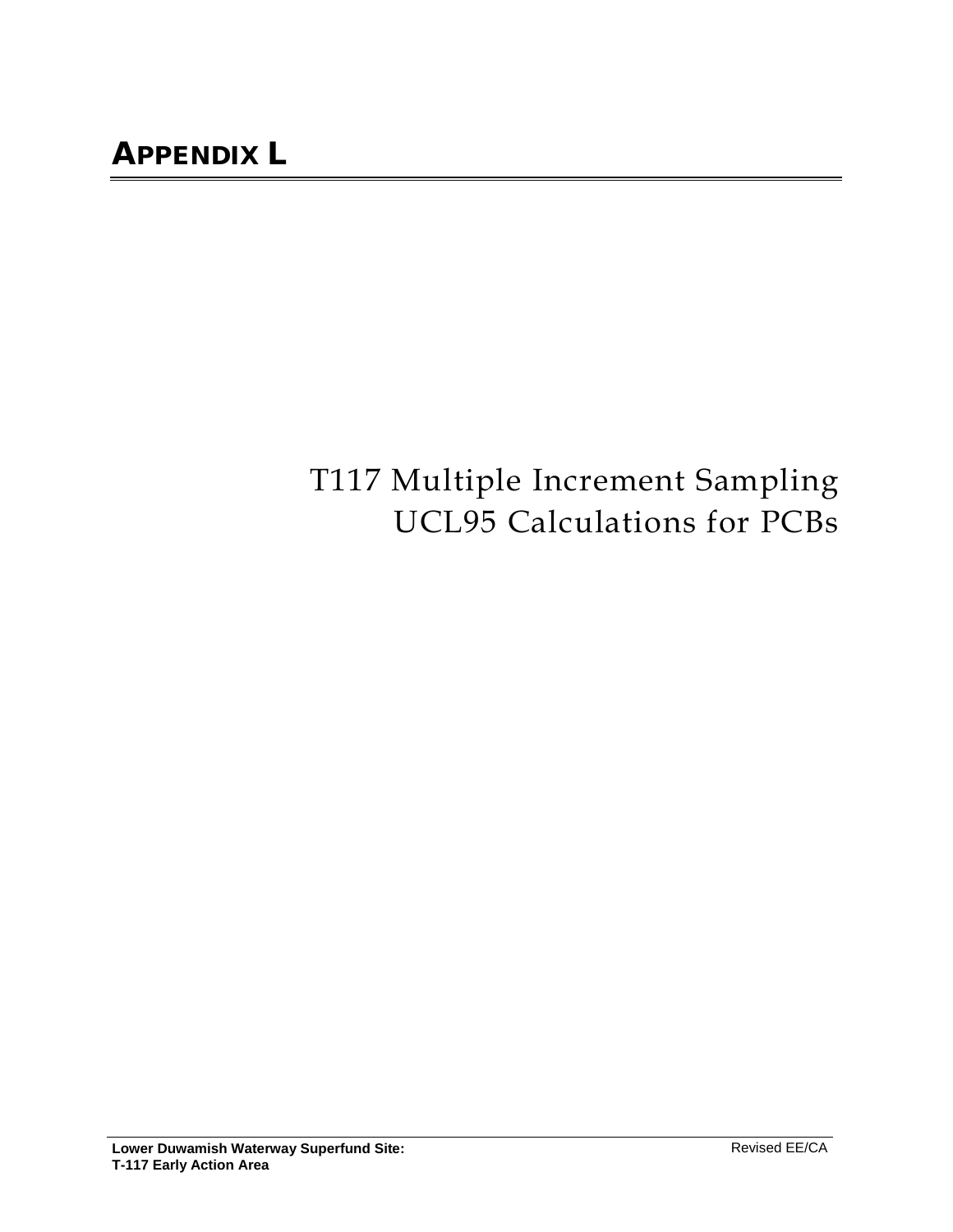# **Appendix L T117 Multiple Increment Sampling UCL95 Calculations for PCBs: Methods and Results**

## **INTRODUCTION**

As part of the characterization of yards and streets in areas adjacent to the T117 Uplands site (former Malarkey Asphalt operations), multiple increment sampling (MIS) was used to collect additional information on PCB concentrations in nearsurface soils. This MIS sampling was performed in two phases. The first phase sampled residential properties between Dallas Avenue South and South Cloverdale Street; the second phase sampled residential properties between South Cloverdale Street and South Donovan Street, as well as additional sampling at one phase one property. Both phases included sampling of soils adjacent to 16<sup>th</sup> Avenue South and South Donovan Street. This sampling program and the PCB analysis results are described in the Draft PCB Boundary Refinement Data Report (Integral Consulting, Inc., 2009b).

An MIS sample provides a single analytical result for a defined area, or Decision Unit (DU); that result represents an estimate of the average concentration within the DU, but provides no information on the variability (numerical or spatial) of concentrations across the DU. An MIS sample is a composite of small amounts of soil (soil increments) collected at many locations (30 or more for this study) from a DU; the laboratory analysis is performed on an subsample from this composite sample.

By collecting soil increments from numerous locations within a DU, an MIS sample provides a more thorough physical representation of the DU than a small number of discrete samples, each of which is analyzed individually. The MIS result is, however, only an estimate of the true mean concentration for the DU. Statistical theory supports the idea that MIS values are drawn from a distribution (for the mean) whose variance is reduced compared to the original variance of the DU, but not eliminated. Empirically this can be demonstrated by collecting multiple MIS samples in a DU and observing the variability in resulting concentrations. Variability is reduced if the number of soil increments included in an MIS sample is increased; how many soil increments are "enough" depends on the heterogeneity of the DU being sampled and how much variability in the MIS estimate of the mean value is acceptable. Other factors can also contribute to the variability of MIS results, including sample handling (e.g., the collection of a subsample for laboratory analysis) and instrument/analytical variability. Depending on the number of soil increments used to form MIS samples and the heterogeneity present within a DU, sample handling and analytical errors can be primary sources of variability observed in replicate MIS samples from a DU.

EPA and Ecology have determined that it is appropriate to consider the variability in MIS estimates of the mean when making cleanup decisions at T117. The agencies consider this to be particularly important given that potential exposures and cleanup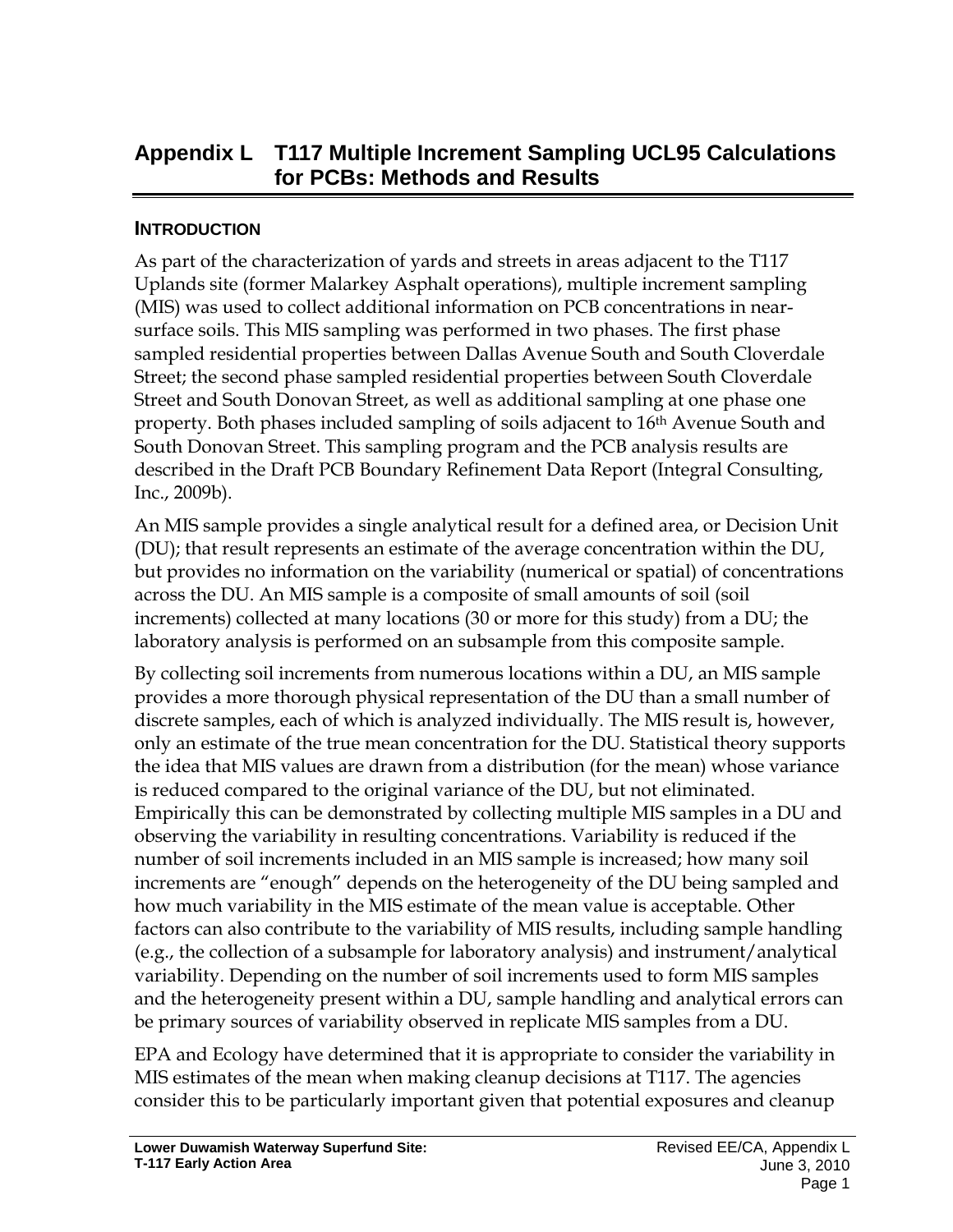decisions are for a residential neighborhood. Cleanup decisions will be made at the spatial scale of DUs. Consistent with agency policy, a confidence level of 95 percent is to be applied when making cleanup decisions. Thus, estimates of the one-sided upper 95 percent confidence limit (UCL95) on DU mean concentrations, as measured by MIS samples, are needed. This memorandum describes the methods used to develop such UCL95 PCB values<sup>[1](#page-2-0)</sup> and summarizes the results for all yard and street DUs near T117 where MIS samples were collected.

# **MIS DATA SETS: YARDS AND STREETS**

PCB results are available for a total of 25 residential property DUs and 12 street DUs (see EE/CA Map 2-9 for MIS sampling DU locations). In all cases, samples were collected and analyzed separately for two depth intervals: 0 to 2 inches and 2 to 6 inches (with sample codes of DUii-1 and DUii-2, respectively). Calculations of UCLs on the mean are performed separately for each depth in each DU, producing a total of 74 such UCL values.

The 25 residential yard DUs are located on 21 properties. In the first phase of sampling, the DUs covered all accessible soils on a property. In the second phase of sampling, only portions of yards closest to streets (front yards) were sampled. This approach for the second phase of sampling was based on the Conceptual Site Model of the primary transport pathway for PCBs from T117 to nearby areas (trackout) and the comparative results for front versus back yards from the first phase of sampling. Of the 8 residential properties included in phase one sampling, 3 had only a single DU because of the small parcel size. Two properties along South Cloverdale St., one in each phase of sampling, had a narrow DU defined adjacent to the street (DU12 and DU32) based on parcel characteristics, in addition to a larger adjacent yard DU. In phase two sampling, a single DU (DU22) was used to characterize soils at four adjacent recently built residences on South Donovan St., reflecting an assumption of common recent soil disturbance or placement as a result of development activities.

The 12 street DUs are located along 16th Avenue South and South Donovan St. and represent accessible soils along the street margins. On the west side of 16<sup>th</sup> Avenue South the wider soil margin was split into two DUs based on perpendicular distance from the street. South Donovan St. is split into upper and lower paved lanes, with a steep vegetated slope in between. Five DUs were designated to sample the complete perimeter of this steep slope, but the central portion (steepest slope) was not sampled. On the south side of upper South Donovan St. one planned street DU was not sampled because it was found to be mostly rocks, and one DU represented a gravel-covered

<span id="page-2-0"></span><sup>1</sup> The statistical distributions of different contaminants are very likely to show significant differences within a DU, based on sources, transport and fate processes, and other factors. As a result, information on the variability of one contaminant (e.g., PCBs), used to develop UCL estimates for that contaminant, should not be applied to other contaminants (e.g., for T117 dioxins/furans). Field replicate measurements of a specific contaminant are required to develop UCLs for that contaminant.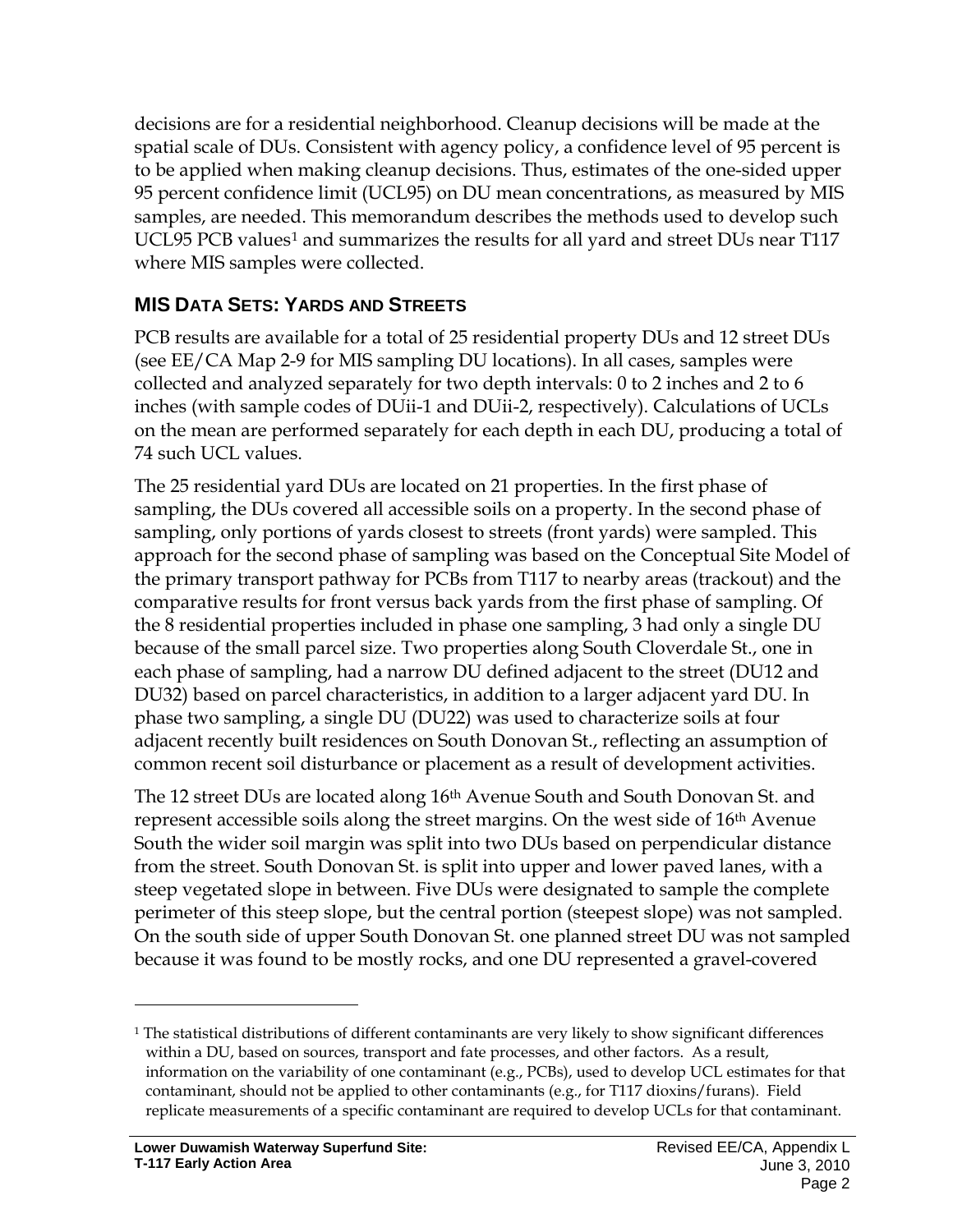expanse (along the 16<sup>th</sup> Avenue South extended right-of-way) where vehicle access and hence trackout could have occurred.

In the phase one sampling, one residential DU had three replicate field MIS samples collected and analyzed, as an initial investigation of the possible variability in MIS results. Based on the decision to develop UCL values for all MIS sampling results, a total of 4 residential yard DUs and 4 street DUs had 3 field replicate samples collected and analyzed to provide additional information on MIS variability. The selected DUs provided spatial coverage of the total street and yard areas being sampled by MIS techniques (see EE/CA Map 2-9). During phase two sampling, one yard DU and one street DU sampled during phase one were resampled twice more to provide this spatial coverage for field replicate sampling. Triplicate MIS samples were collected at an additional 2 yard DUs and 3 street DUs during phase two sampling. Only a single MIS sample is available for 21 of the 25 yard DUs and 8 of the 12 street DUs. Where triplicate MIS samples were collected, they were collected for both depth intervals. Thus, of the total of 74 results (DU x depth), 16 have 3 values and 58 have only a single result.

Comparison of the PCB results for the two sampled depth intervals in each DU shows whether the depth profile for PCBs is "normal" (equal or decreasing with depth) or "inverted" (increasing with depth). Depth profiles are inverted for 40% of the yard DUs (10 of 25) and 50% of the street DUs (6 of 12). (The magnitude of the difference between the two depth intervals varies among inverted profiles). Since UCL values are calculated separately for each sampled depth interval, exceedances of the designated 1 ppm PCB cleanup level can occur for both intervals, only 0 to 2 inches, or only 2 to 6 inches. Inverted PCB depth profiles are noted to make the latter case more likely.

A brief data summary is provided in Table 1, which also summarizes the UCL results. The PCB data for individual DUs are included in Table 3 along with the results of UCL calculations.

|                                                     | Yards             | <b>Streets</b>    |
|-----------------------------------------------------|-------------------|-------------------|
| Number of DU <sub>s</sub>                           |                   |                   |
| total                                               | 25                | 12                |
| 1 MIS                                               | 21                | 8                 |
| 3 MIS                                               | 4                 | $\overline{4}$    |
| Number of Inverted Profile DUs                      |                   |                   |
| total                                               | 10                | 6                 |
| $max > 0.1$ ppm                                     | 7                 | 6                 |
| $max > 0.5$ ppm                                     | 2                 | 5                 |
| PCB concentration ranges                            |                   |                   |
| $0-2$ inch                                          | $0.044 - 2.1$ ppm | $0.061 - 5.7$ ppm |
| $2-6$ inch                                          | $0.048 - 1.7$ ppm | $0.055 - 8.1$ ppm |
| Number of PCB results > 1 ppm (replicates averaged) |                   |                   |

## **Table 1. Summary of MIS PCB Results and UCLs**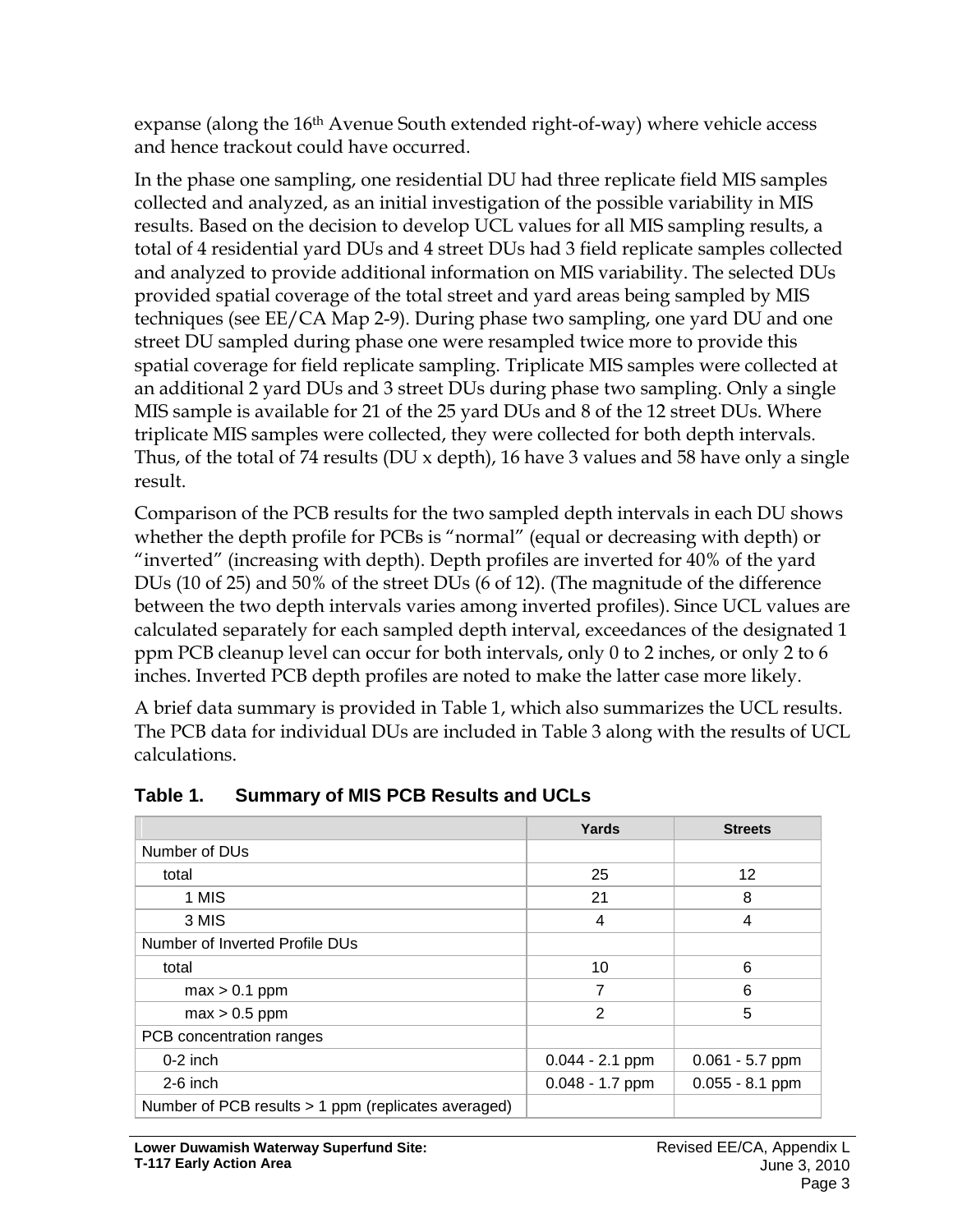|                                                                                                  | Yards          | <b>Streets</b> |
|--------------------------------------------------------------------------------------------------|----------------|----------------|
| $0 - 2$ inch                                                                                     |                | 3              |
| $2 - 6$ inch                                                                                     | $\overline{2}$ | 4              |
| Number of UCL95 results > 1 ppm                                                                  |                |                |
| $0 - 2$ inch                                                                                     |                |                |
| 1 MIS                                                                                            | 3              | 4              |
| 3 MIS                                                                                            | 2              | 4              |
| $2 - 6$ inch                                                                                     |                |                |
| 1 MIS                                                                                            | 4              | 4              |
| 3 MIS                                                                                            | $\Omega$       | 3              |
| Number of DUs with UCL95 > 1 ppm (either depth)                                                  | 6              | 9              |
| Number of DUs with UCL95 > 1 ppm and max PCB<br>result < 1 ppm (including individual replicates) | 2              | 2              |

# **UCL95 METHODS**

An MIS sample is an aggregate (summation) of many small "increment" samples collected across a DU. As a result, the statistical distribution of an MIS sample (as an estimate of the DU mean) should be approximately Normal, the closeness of the approximation being a function of the number of increments collected and the shape of the contaminant distribution within the DU sampled depth interval (Central Limit Theorem).

Two cases need to be addressed, depending on whether there are 3 or only 1 MIS results. This follows from the decision not to do multiple field replicate MIS sampling for every DU and depth interval. Where 3 field replicate MIS results are available, a DU-specific estimate of the MIS variance can be obtained, and the calculation of a UCL follows from the t-equation for the UCL with two degrees of freedom. Note that both the mean and the variance in this case are estimated based on 3 measurements. Where only a single MIS result is available, the mean is based on only a single value and an estimate of the MIS variability for that DU must be developed based on information from other DUs (namely, those that were selected for field replicate sampling in this study). The difference between these two cases in the information available to estimate the DU mean results in a modified t-equation for the UCL for the case of 1 MIS result (Johnson 2009).

Conceptually, since less information is available to estimate the DU mean, the confidence intervals should be wider and the UCL should be larger than in the case with 3 MIS results.

The calculations of UCL values may be termed "direct" for 3 MIS results and "indirect", or inferred, for 1 MIS result. Absent additional sampling, "indirect" UCL estimates are required for cleanup decisions where only a single MIS result is available. The extrapolation of variability measurements from selected DUs to estimate variability at other DUs involves an assumption of similarity or predictability across DUs. It is recognized, however, that distinct DUs may well differ in the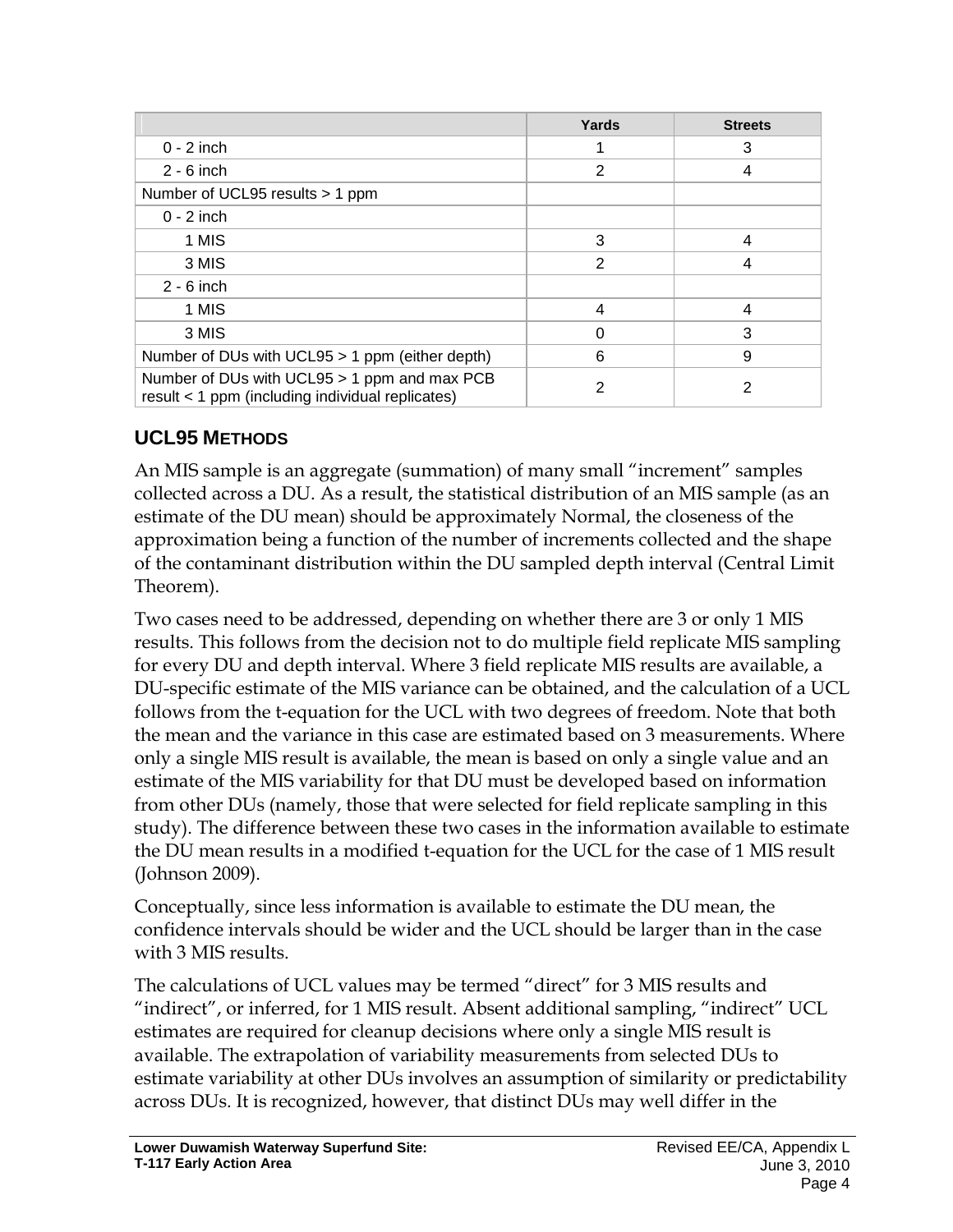variability of PCB concentrations as a result of location in relation to sources, propertyspecific histories (e.g., current or past owner's soil-disturbing activities), or other factors. The option to collect additional DU-specific MIS samples and thereby support a "direct" UCL calculation, replacing an "indirect" UCL calculation, should be maintained. "Direct" UCL calculations are considered to have less uncertainty than "indirect" UCL calculations.

Where 3 MIS results are available, the UCL is calculated from Equation 1:

UCL 1-sided,  $95\% = x-bar + t_{0.95, n-1} (s / n^{0.5})$  (Equation 1) with  $n = 3$ x-bar = the average of 3 MIS results s = the standard deviation of 3 MIS results  $t_{0.95, 2} = 2.92$ 

Where only 1 MIS result is available, the UCL is estimated from Equation 2 (Johnson 2009):

UCL 1-sided,  $95\% = x$ -bar + t 0.95, n-1 (s ) (Equation 2) with  $n = 3$ x-bar = the single MIS result s = developed from DUs where MIS replicate samples were collected t  $0.95, 2 = 2.92$ 

The collection of field replicate MIS samples at 4 yard DUs and 4 street DUs, each at 2 depths (for a total of 16 data sets), was designed to support evaluations of statistical patterns in MIS variability. If one or more statistically significant (p<0.05) regression relationships were identified, the intent was to use such regression equations to extrapolate a variability estimate to DUs with only a single MIS result, and thereby calculate "indirect" or inferred UCL values. Various combinations of the replicate MIS variability results were considered: yards and streets combined, versus yards and streets separately; combining both surface (0-2 inch) and subsurface (2-6 inch) results, versus keeping the sampled depth intervals separate; and evaluating both standard deviation (SD) and coefficient of variation (CV, equal to standard deviation divided by mean).[2](#page-5-0) Combining all three choices led to evaluations of 18 cases (3x3x2 combinations of factors).

Relatively few of these cases resulted in statistically significant relationships (Integral Consulting, Inc. 2009a; regression results independently confirmed). The 4 statistically significant cases at times also provided only partial coverage of the entire MIS data set; for example, they applied only to one type of DU (yards) or one sampled depth interval (surface). Therefore an alternate approach was also evaluated.

<span id="page-5-0"></span><sup>&</sup>lt;sup>2</sup> The more restrictive the selection criteria, the fewer results are included in the regression evaluation.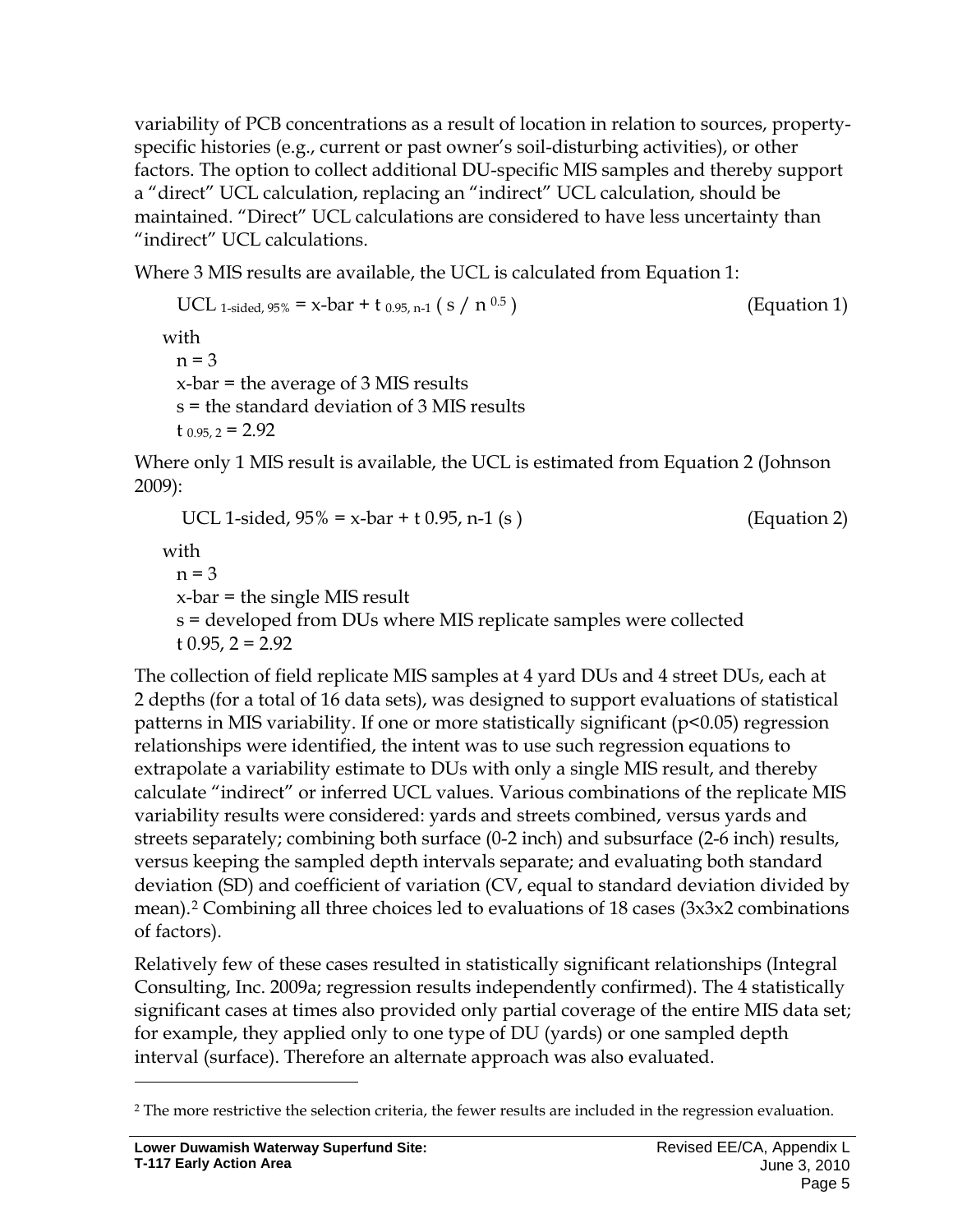Where the measured mean PCB concentration is above 1 ppm, the UCL value will definitely be greater than the cleanup level of 1 ppm using either equation 1 or equation 2, and cleanup actions will be indicated. MIS PCB variability may in some manner reflect the general magnitude of PCB concentrations; especially at low (background) concentrations, that variability may not be representative of variability for mixed background-plus-site related distributions. Therefore, the variability results from a window of mean PCB concentrations just below the cleanup level of 1 ppm PCBs are of greatest interest.[3](#page-6-0) Average SD and average CV values for yard DUs, street DUs, and yard plus street DUs combined were calculated, using results where the average PCB concentration was within the range of 0.5 to 1 ppm.[4](#page-6-1) The average SD result can be used directly in equation 2; the SD in equation 2 can also be expressed as the average CV times the mean. (See Table 2 for details on equations used).

From either the statistically significant regression equations or the average SD or average CV results, a "critical value" can be calculated from equation 2; any single MIS result greater than that critical value will have an "indirect" UCL concentration greater than the cleanup level. If the critical value falls below the range of average PCB values selected for calculating the average SD and average CV, the process is iterated by extending the range downward to include all results equal to or greater than the initial critical value. This process is continued until the calculated critical PCB value falls within the range used to calculate average SD and average CV. (See Table 2 for an example of iteration).

Critical values were calculated for all statistically significant regression models and for all average SD and average CV cases starting with a range of PCB average values between 0.5 and 1 ppm (i.e., for both measures and for yards and streets separately or combined). The comparison of these critical values was used for the final selection of the method for "indirect" UCL calculations for DUs with only 1 MIS result, using equation 2. "Direct" UCL values were calculated using equation 1 and replicate MIS results for DUs with 3 MIS results.

The Data Management Rules (see EE/CA, Appendix D) were used in a stepwise manner for all calculations of these UCLs. In particular, those rules were applied to the number of significant figures retained as calculations proceeded.

<span id="page-6-0"></span><sup>&</sup>lt;sup>3</sup> Note that where 3 MIS results are available 1 or 2 individual MIS results could exceed 1 ppm even though the average MIS concentration is less than 1 ppm.

<span id="page-6-1"></span><sup>4</sup> Using a range of average PCB concentrations between 0.5 and 1 ppm, there are initially 4 yard and 4 street results included in the average SD and average CV calculations. Both sampling depth intervals are included. Iteration (see text) increases the number of values used to calculate averages in some cases. If a narrower range of 0.7 to 1 ppm PCBs is used, 3 yard DUs and 3 street DUs are initially included in the average SD and CV values. The differences in calculated critical values are minor (with iteration, often the same result is obtained as starting with the 0.5 to 1 ppm range) and would not change any of the DU/depth cleanup decisions for the current data set based on inferred UCL concentrations.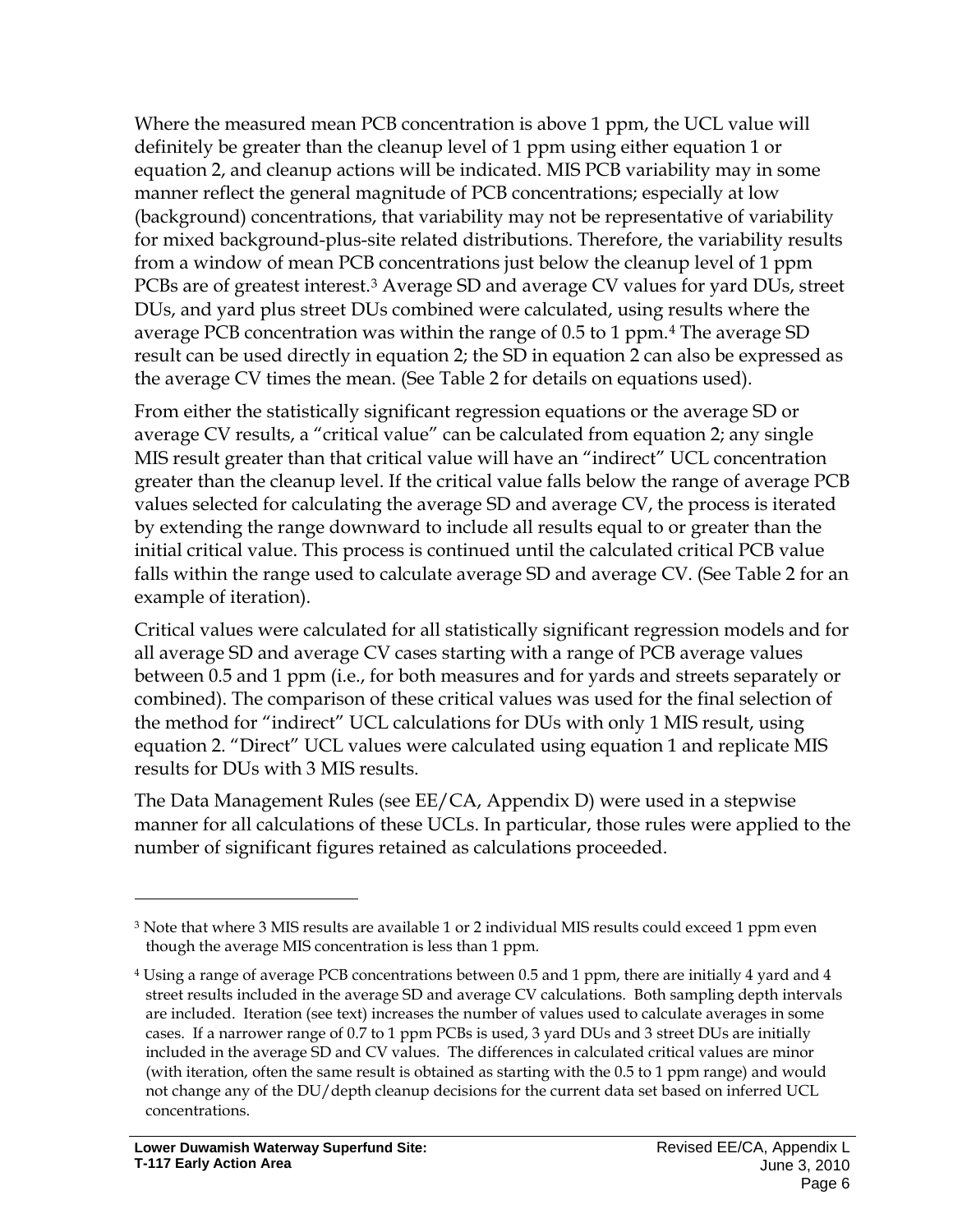#### **UCL95 RESULTS**

A summary of all of the calculated critical values for "indirect" UCL calculations is provided in Table 2. The variability for street DUs with replicate MIS samples was generally greater than for yard DUs; as a result, the critical values for average PCB concentrations are substantially lower for streets than yards when calculated separately, based on average SD or CV results. The critical values for yards and streets combined are intermediate between the two cases calculated separately.

|                | Calculated Critical PCB Values, for UCL=1 (in ppm) |     |       |     |      |                |  |  |
|----------------|----------------------------------------------------|-----|-------|-----|------|----------------|--|--|
|                | <b>Yards + Streets</b>                             |     | Yards |     |      | <b>Streets</b> |  |  |
| average SDs    | 0.34                                               | (b) | 0.53  | (b) | 0.11 | (b)            |  |  |
| average CVs    | 0.50                                               | (b) | 0.57  | (b) | 0.45 | (b)            |  |  |
| regression SDs |                                                    |     | 0.61  | (b) |      |                |  |  |
| regression CVs | 0.41                                               | (a) |       |     | 0.37 | (b)            |  |  |
|                |                                                    |     |       |     | 0.33 | ίa             |  |  |

**Table 2. Summary of critical values for "indirect" UCL calculations**

(a) surface 0-2 inch depth only

(b) both surface (0-2 inch) and subsurface (2-6 inch) depths

Average SD and CV values calculated based on results where PCB average is in a range below the1 ppm cleanup level (see below for details)

Note that table entries are the calculated critical values above which the UCL will exceed 1 ppm; the average SD and average CV values used for the calculations are not shown.

**Supporting Information:** The table below provides results for the 16 data sets with 3 field replicate MIS results, ranked by mean PCBs:

| <b>Location</b> | <b>Depth</b> | <b>Type</b> | Rep 1 | Rep 2 | Rep 3 | <b>Std Dev</b> | <b>Rep Avg</b> | <b>CV</b> |
|-----------------|--------------|-------------|-------|-------|-------|----------------|----------------|-----------|
| <b>DU27</b>     | $2 - 6"$     | street      | 1.55  | 1.5   | 1.7   | 0.1041         | 1.5833         | 0.0657    |
| <b>DU27</b>     | $0 - 2"$     | street      | 1.45  | 1.3   | 1.4   | 0.0764         | 1.3833         | 0.0552    |
| <b>DU28</b>     | $0 - 2"$     | street      | 1.3   | 0.97  | 0.84  | 0.2371         | 1.0367         | 0.2287    |
| <b>DU17</b>     | $0 - 2"$     | street      | 1.3   | 0.88  | 0.84  | 0.2548         | 1.0067         | 0.2531    |
| DU01            | $0 - 2"$     | yard        | 0.74  | 1.13  | 1.05  | 0.2060         | 0.9733         | 0.2116    |
| <b>DU21</b>     | $2 - 6"$     | street      | 0.86  | 0.65  | 1.4   | 0.3869         | 0.9700         | 0.3989    |
| <b>DU14</b>     | $0 - 2"$     | yard        | 0.73  | 0.91  | 1.2   | 0.2371         | 0.9467         | 0.2505    |
| <b>DU23</b>     | $0 - 2"$     | yard        | 0.62  | 0.78  | 0.89  | 0.1358         | 0.7633         | 0.1779    |
| <b>DU17</b>     | $2 - 6"$     | street      | 1.1   | 0.63  | 0.44  | 0.3398         | 0.7233         | 0.4697    |
| <b>DU28</b>     | $2 - 6"$     | street      | 0.87  | 0.71  | 0.53  | 0.1701         | 0.7033         | 0.2418    |
| <b>DU21</b>     | $0 - 2"$     | street      | 0.44  | 0.29  | 0.9   | 0.3179         | 0.5433         | 0.5850    |
| DU33            | $0 - 2"$     | yard        | 0.59  | 0.68  | 0.3   | 0.1986         | 0.5233         | 0.3794    |
| <b>DU01</b>     | $2 - 6"$     | yard        | 0.43  | 0.47  | 0.5   | 0.0351         | 0.4667         | 0.0753    |
| <b>DU23</b>     | $2 - 6"$     | yard        | 0.16  | 0.25  | 0.32  | 0.0802         | 0.2433         | 0.3296    |
| <b>DU14</b>     | $2 - 6"$     | yard        | 0.17  | 0.18  | 0.19  | 0.0100         | 0.1800         | 0.0556    |
| DU33            | $2 - 6"$     | yard        | 0.17  | 0.14  | 0.1   | 0.0351         | 0.1367         | 0.2570    |

The 8 cases with mean PCBs in the range of 0.50 to 1.00 ppm are highlighted. The average SD for those 8 cases is: 0.2490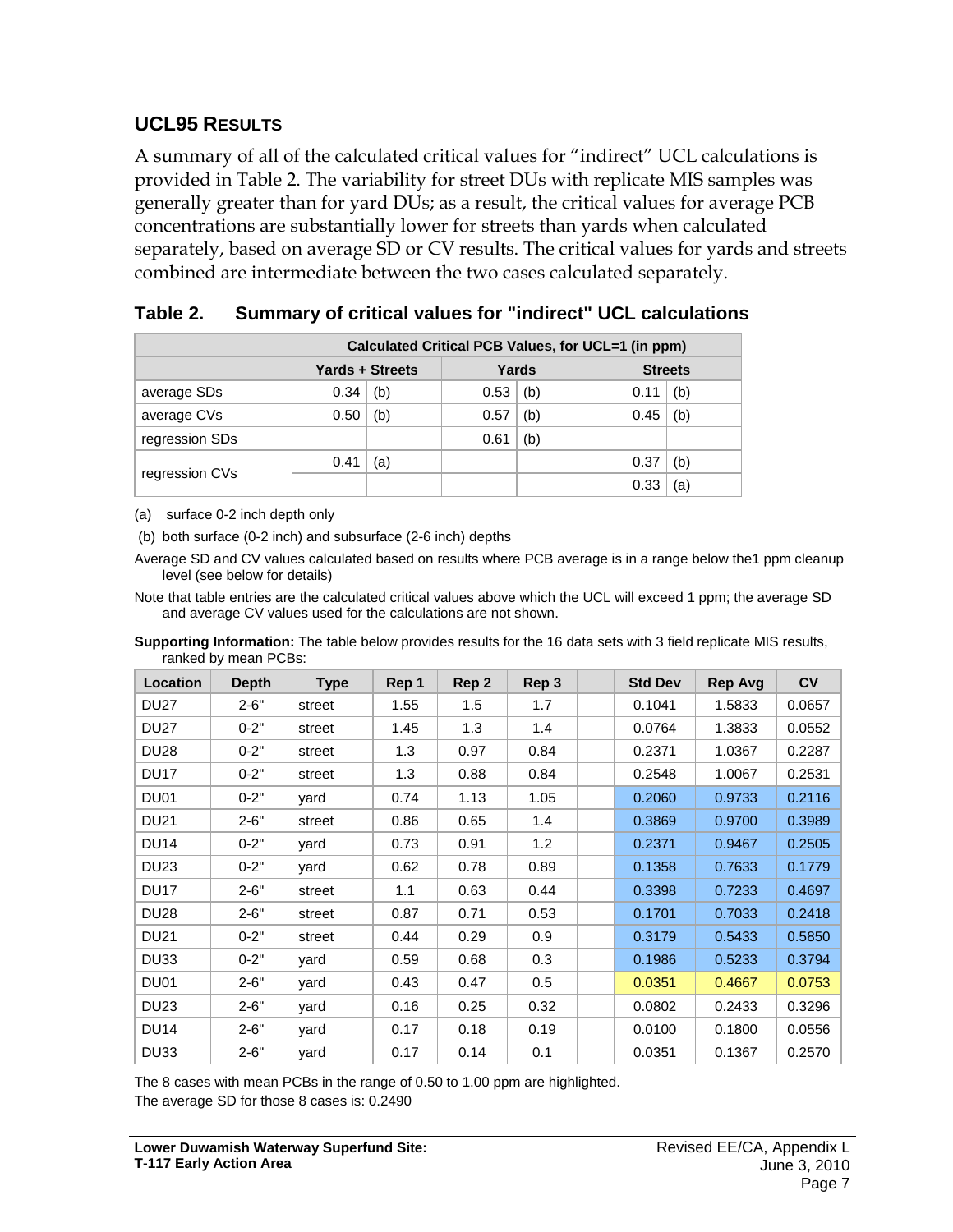The average CV for those 8 cases is: 0.3394

#### **Example of iteration:**

Using the average SD of 0.2490 from data sets with mean PCBs between 0.50 and 1.00 ppm, the initial calculated critical value is 0.2729. This is outside the range of 0.50 to 1.00 ppm used to derive the average SD used in the calculation. The range is expanded to include any additional data sets with mean PCBs above the initial critical value; one data set is added for the new range of 0.27 to 1.00 ppm, highlighted in yellow. The process is repeated; the new average SD of 0.2252 results in a critical value of 0.3424. Since this is within the range used to derive the average SD, the iteration process ends.

#### **Equations:**

```
The basic equation for calculating an "indirect" UCL is
    UCL = PCB + 2.92(SD)Using the average SD the equation is:
    UCL = PCB + 2.92(average SD)
Using the average CV the equation is:
    UCL = PCB + 2.92(average CV)(PCB)
    since CV = SD/mean, and thus SD = (CV)(mean)Using a regression equation for CV of the form CV = mPCB + b:
    \dot{\text{UCL}} = \text{PCB} + 2.92 \text{(mPCB + b)} \text{(PCB)}yielding a quadratic equation in PCB
Using a regression equation for SD of the form SD = mPCB + b:
    UCL = PCB + 2.92(mPCB + b)yielding a linear equation in PCB
In all cases, the equations are solved for the "critical value" of PCB by setting UCL = 1 ppm
```
Table 2 also provides the calculated critical values for the 4 statistically significant (p<0.05) regression relationships.[5](#page-8-0) Where available, the critical values for streets are also less than the single critical value for yards only.

The three critical values for yards only, developed from two different approaches, are similar, ranging from 0.53 to 0.61 ppm. One of the four calculated critical values for streets only is substantially lower than the other three. Critical values developed from average SD values are less than those from average CV values in all cases (yards and streets combined or separately).

The physical processes and human activities affecting yard soils and soils adjacent to streets may differ in several respects, and the relationships of PCB magnitudes to SD and CV measures are seen to vary in the field replicate DU results for this site. However, a well-supported rationale for developing UCL estimates separately by DU type is not evident. Moreover, combining the results from yard and street DUs provides a larger data set for evaluation. Considering all of the results in Table 2, the critical value of 0.50 ppm PCBs developed from the average CV for yards and streets combined is a single mid-range value chosen for development of all "indirect" UCLs. The average CV value on which "indirect" UCL calculations are based is 0.34, an average derived from 4 yard and 4 street DUs with average PCB concentrations between 0.5 and 1 ppm. This selected approach is less conservative than any of the

<span id="page-8-0"></span><sup>5</sup> The critical values developed from regression relationships are calculated using substitution for the SD term in Equation 2 and mathematically solving for the PCB concentration yielding a UCL equal to 1 ppm. See Table 2 for details.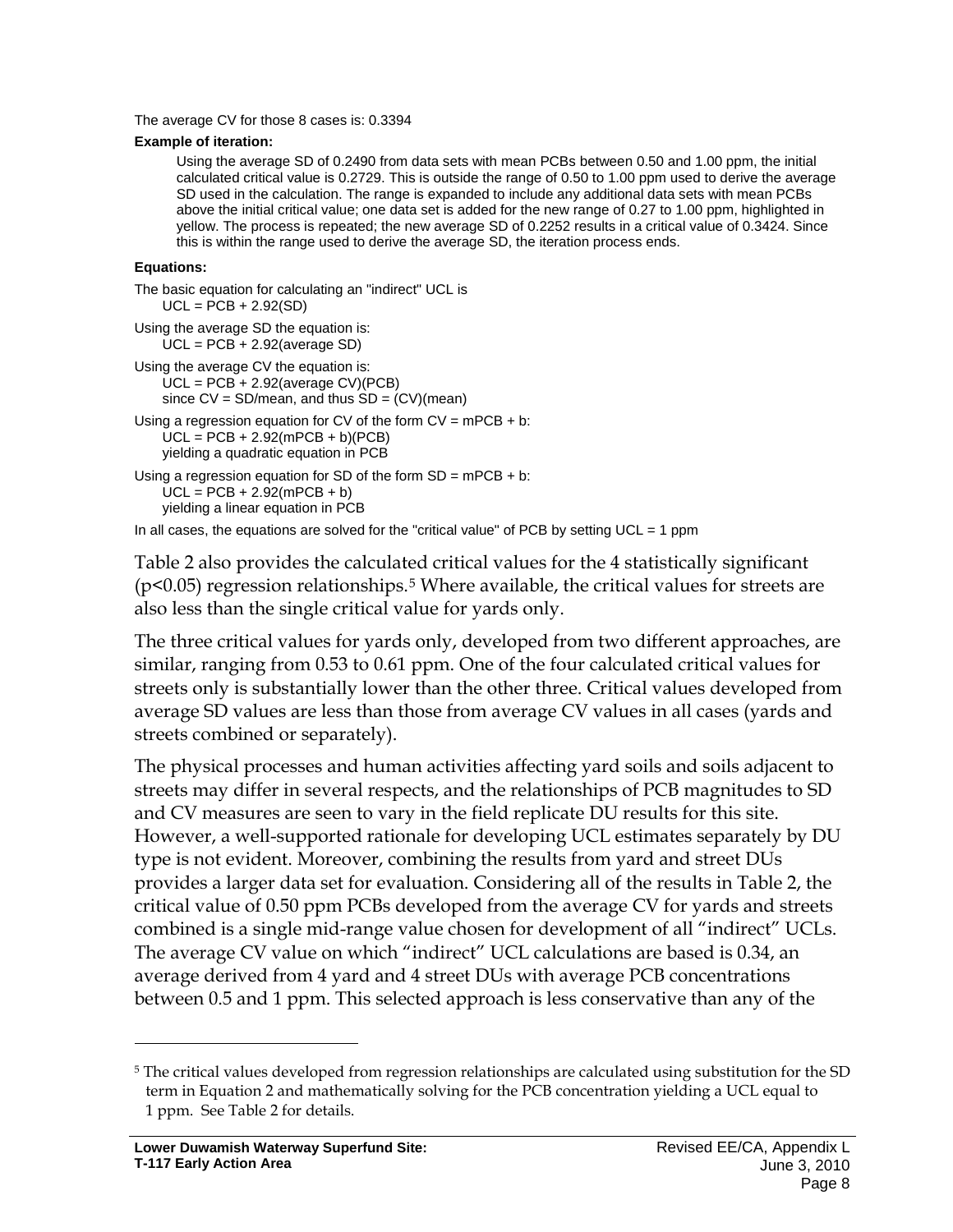other options reflected in Table 2 for street DUs. It is somewhat more conservative than the three options shown in Table 2 for yards based on yard results only, but for the current T117 data set of MIS results those three alternatives would result in identifying the same yard DUs for cleanup based on UCLs.

Table 3 lists all of the individual MIS sample results for all 37 yard and street DUs, as well as the calculated UCL values. "Direct" UCLs, based on 3 MIS samples in a DU, that exceed 1 ppm are highlighted in yellow. "Indirect" UCLs, based on extrapolating an average CV of 0.34 to the single available MIS result, that exceed 1 ppm are highlighted in blue.

Six of 25 yard DUs have UCLs greater than 1  $ppm<sup>6</sup>$  $ppm<sup>6</sup>$  $ppm<sup>6</sup>$ ; 4 of the 6 have single MIS concentrations above 1 ppm. The range of average MIS PCB concentrations (based on either 1 or 3 results) for units with UCLs above 1 ppm is 0.80 to 2.1 ppm PCBs.

Nine of 12 street DUs have UCLs greater than 1 ppm; 7 of the 9 have single MIS concentrations above 1 ppm. The range of average MIS PCB concentrations for units with UCLs above 1 ppm is 0.53 to 8.1 ppm PCBs.

|               | <b>PCBs</b> |               |        |         |       |           |            |
|---------------|-------------|---------------|--------|---------|-------|-----------|------------|
| Location      | Repl 1      | <b>Repl 2</b> | Repl 3 | Average | CV(a) | <b>SD</b> | <b>UCL</b> |
| Yards         |             |               |        |         |       |           |            |
| DU01-1        | 0.74        | 1.1           | 1.1    | 0.97    |       | 0.21      | 1.3        |
| DU01-2        | 0.43        | 0.47          | 0.50   | 0.47    |       | 0.035     | 0.53       |
| DU02-1        | 0.48        |               |        |         | 0.34  | 0.16      | 0.95       |
| DU02-2        | 0.34        |               |        |         | 0.34  | 0.12      | 0.69       |
| DU03-1        | 0.21        |               |        |         | 0.34  | 0.071     | 0.42       |
| DU03-2        | 0.94        |               |        |         | 0.34  | 0.32      | 1.9        |
| DU04-1        | 0.13        |               |        |         | 0.34  | 0.044     | 0.26       |
| DU04-2        | 0.11        |               |        |         | 0.34  | 0.037     | 0.22       |
| DU05-1        | 0.20        |               |        |         | 0.34  | 0.068     | 0.40       |
| <b>DU05-2</b> | 0.16        |               |        |         | 0.34  | 0.054     | 0.32       |
| DU06-1        | 0.054       |               |        |         | 0.34  | 0.018     | 0.11       |
| DU06-2        | 0.078       |               |        |         | 0.34  | 0.027     | 0.16       |
| DU07-1        | 0.16        |               |        |         | 0.34  | 0.054     | 0.32       |
| <b>DU07-2</b> | 0.18        |               |        |         | 0.34  | 0.061     | 0.36       |
| DU08-1        | 0.053       |               |        |         | 0.34  | 0.018     | 0.11       |
| <b>DU08-2</b> | 0.048       |               |        |         | 0.34  | 0.016     | 0.095      |
| DU09-1        | 0.14        |               |        |         | 0.34  | 0.048     | 0.28       |
| DU09-2        | 0.16        |               |        |         | 0.34  | 0.054     | 0.32       |
| DU10-1        | 0.38        |               |        |         | 0.34  | 0.13      | 0.76       |
|               |             |               |        |         |       |           |            |

## **Table 3. UCL calculation results**

<span id="page-9-0"></span><sup>6</sup> Note that the UCL for DU23-1, equal to 1.0 (with significant figures per the data management rules), does not exceed 1 and that DU is therefore not identified for cleanup actions.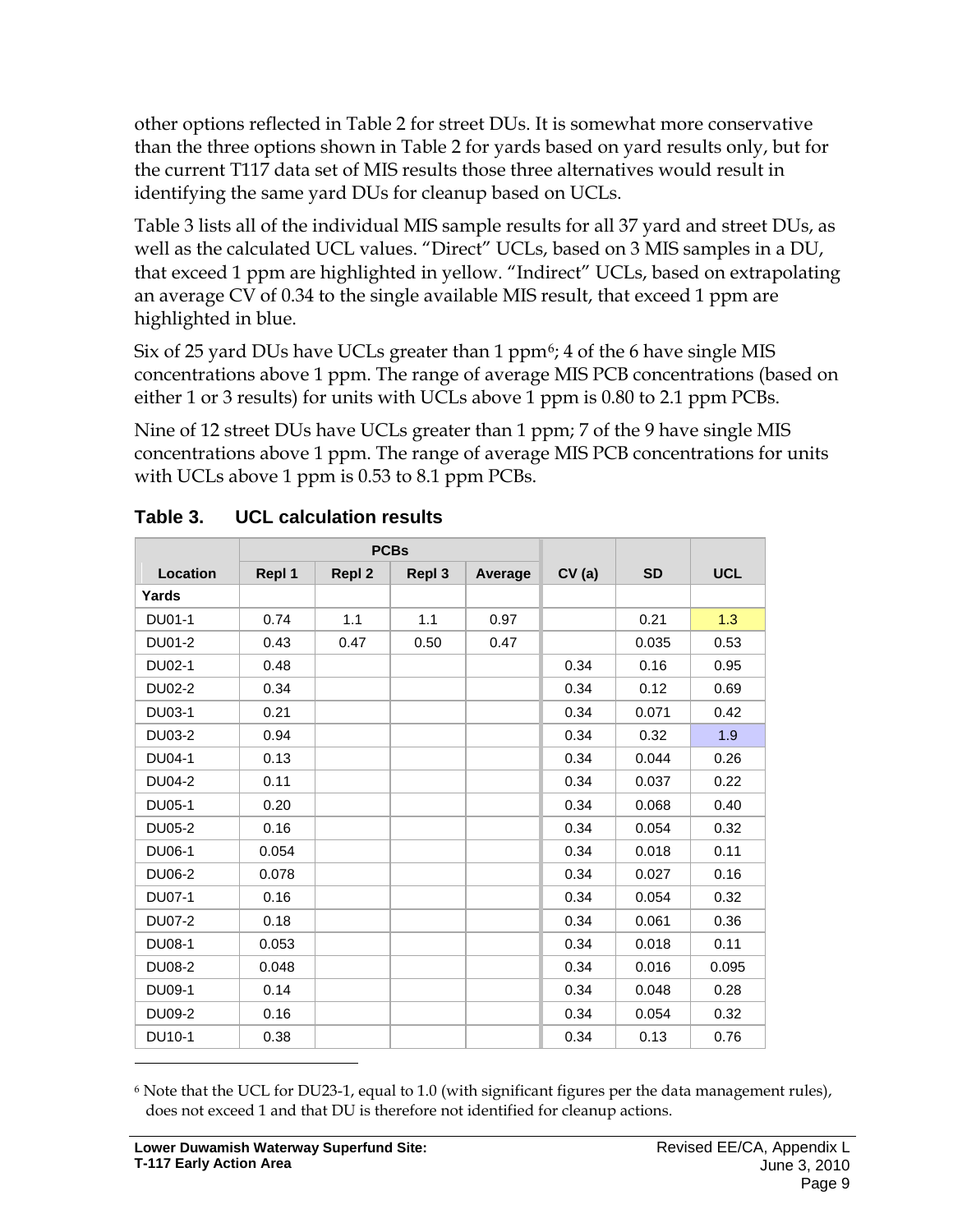|                | <b>PCBs</b> |               |        |         |       |           |            |
|----------------|-------------|---------------|--------|---------|-------|-----------|------------|
| Location       | Repl 1      | <b>Repl 2</b> | Repl 3 | Average | CV(a) | <b>SD</b> | <b>UCL</b> |
| DU10-2         | 0.22        |               |        |         | 0.34  | 0.075     | 0.44       |
| DU11-1         | 0.14        |               |        |         | 0.34  | 0.048     | 0.28       |
| DU11-2         | 0.15        |               |        |         | 0.34  | 0.051     | 0.30       |
| DU12-1         | 0.37        |               |        |         | 0.34  | 0.13      | 0.75       |
| DU12-2         | 0.36        |               |        |         | 0.34  | 0.12      | 0.71       |
| DU13-1         | 0.39        |               |        |         | 0.34  | 0.13      | 0.77       |
| DU13-2         | 0.30        |               |        |         | 0.34  | 0.1       | 0.59       |
| DU14-1         | 0.73        | 0.91          | 1.2    | 0.93    |       | 0.24      | 1.3        |
| DU14-2         | 0.17        | 0.18          | 0.19   | 0.18    |       | 0.010     | 0.20       |
| DU22-1         | 0.044       |               |        |         | 0.34  | 0.015     | 0.088      |
| <b>DU22-2</b>  | 0.074       |               |        |         | 0.34  | 0.025     | 0.15       |
| DU23-1         | 0.62        | 0.78          | 0.89   | 0.77    |       | 0.14      | 1.0        |
| DU23-2         | 0.16        | 0.25          | 0.32   | 0.24    |       | 0.080     | 0.37       |
| DU24-1         | 0.060       |               |        |         | 0.34  | 0.020     | 0.12       |
| DU24-2         | 0.079       |               |        |         | 0.34  | 0.027     | 0.16       |
| DU25-1         | 0.81        |               |        |         | 0.34  | 0.28      | 1.6        |
| <b>DU25-2</b>  | 0.80        |               |        |         | 0.34  | 0.27      | 1.6        |
| DU26-1         | 0.13        |               |        |         | 0.34  | 0.044     | 0.26       |
| DU26-2         | 0.14        |               |        |         | 0.34  | 0.048     | 0.28       |
| DU32-1         | 2.1         |               |        |         | 0.34  | 0.71      | 4.2        |
| <b>DU32-2</b>  | 1.4         |               |        |         | 0.34  | 0.48      | 2.8        |
| DU33-1         | 0.59        | 0.68          | 0.30   | 0.53    |       | 0.20      | 0.87       |
| <b>DU33-2</b>  | 0.17        | 0.14          | 0.10   | 0.14    |       | 0.035     | 0.20       |
| DU34-1         | 0.25        |               |        |         | 0.34  | 0.085     | 0.50       |
| DU34-2         | 0.36        |               |        |         | 0.34  | 0.12      | 0.71       |
| DU35-1         | 0.84        |               |        |         | 0.34  | 0.29      | 1.7        |
| DU35-2         | 1.7         |               |        |         | 0.34  | 0.58      | 3.4        |
| DU36-1         | 0.18        |               |        |         | 0.34  | 0.061     | 0.36       |
| DU36-2         | 0.17        |               |        |         | 0.34  | 0.058     | 0.34       |
| DU37-1         | 0.18        |               |        |         | 0.34  | 0.061     | 0.36       |
| <b>DU37-2</b>  | 0.14        |               |        |         | 0.34  | 0.048     | 0.28       |
| <b>Streets</b> |             |               |        |         |       |           |            |
| DU15-1         | 0.46        |               |        |         | 0.34  | 0.16      | 0.93       |
| DU15-2         | 0.37        |               |        |         | 0.34  | 0.13      | 0.75       |
| DU16-1         | 0.45        |               |        |         | 0.34  | 0.15      | 0.89       |
| DU16-2         | 1.4         |               |        |         | 0.34  | 0.48      | 2.8        |
| DU17-1         | 1.3         | 0.88          | 0.84   | 1.0     |       | 0.25      | 1.4        |
| DU17-2         | 1.1         | 0.63          | 0.44   | 0.73    |       | 0.34      | 1.3        |
| DU18-1         | 1.2         |               |        |         | 0.34  | 0.41      | 2.4        |
| DU18-2         | 1.4         |               |        |         | 0.34  | 0.48      | 2.8        |
| DU19-1         | 5.7         |               |        |         | 0.34  | 1.9       | 11         |